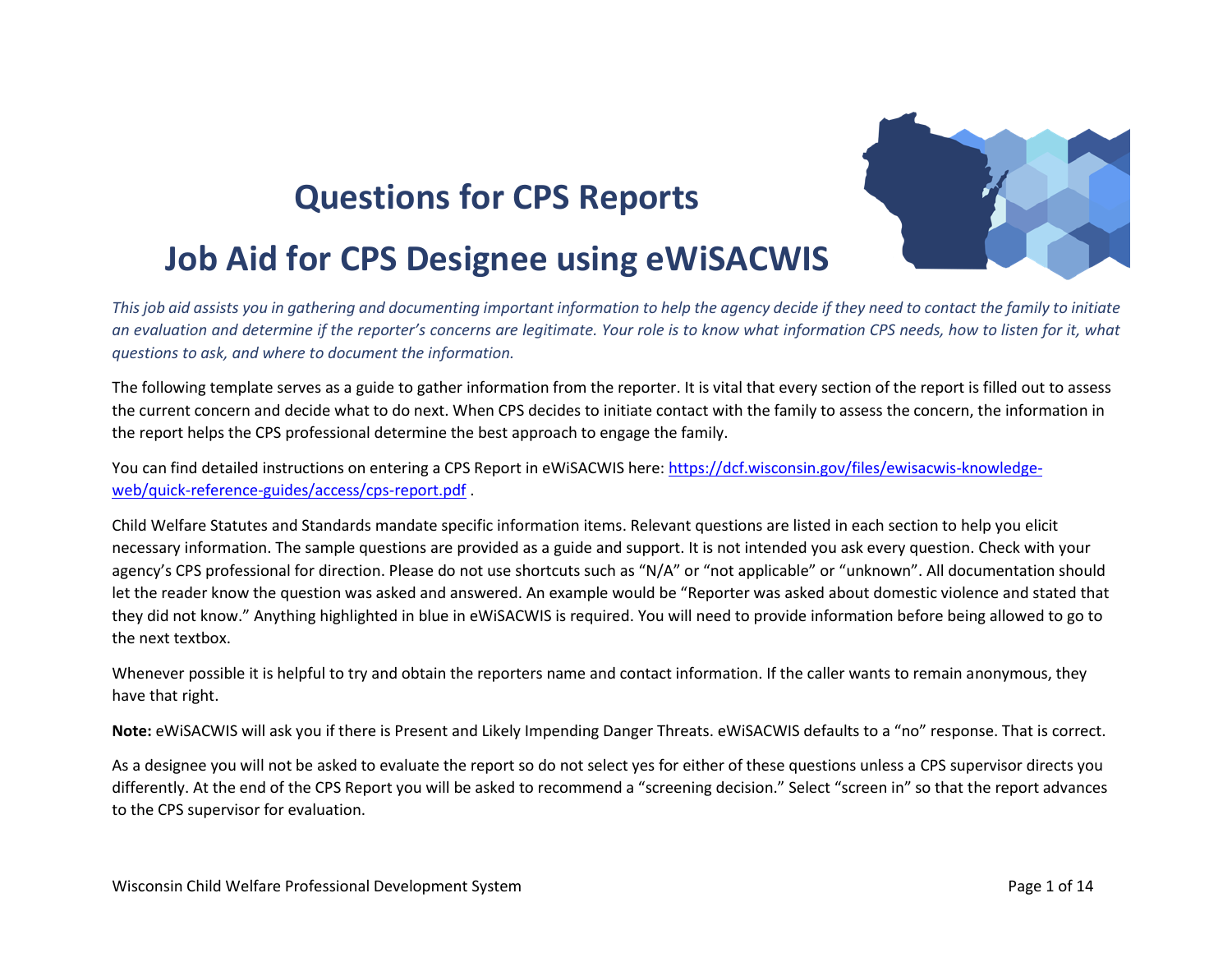## **Creating an Access Report**

- 1. Select the Access Reports tab>Click Create CPS Report. This will open the Access Report Page.
- 2. Enter the date and time the report was received in the Access Information group box at the top of the page.

| https://apps.dcf.wisconsin.gov/?sarid=1377 - eWiSACWIS - Internet Explorer |                                              |                   |                                  |                   |                            |                                             |                  |                    | $\qquad \qquad =$<br>$\Box$<br>$\times$ |
|----------------------------------------------------------------------------|----------------------------------------------|-------------------|----------------------------------|-------------------|----------------------------|---------------------------------------------|------------------|--------------------|-----------------------------------------|
| eWiSACWIS                                                                  | $Actions -$                                  | Financial $\star$ | State $\sim$<br>Security $\star$ | Search<br>Refresh |                            |                                             |                  |                    | State Worker (State)   Log Out          |
| Home                                                                       | <b>Cases (63)</b>                            | Providers (46)    | Workers (3)                      | Approvals (208)   | <b>Access Reports (62)</b> | <b>ICPC Referrals (4)</b>                   | YJ Referrals (3) | Home Inquiries (4) | <b>Quick Links</b>                      |
| <b>Access Reports</b>                                                      |                                              |                   |                                  |                   |                            |                                             |                  |                    |                                         |
| Filter by:<br>O My reports                                                 |                                              |                   | Access reports: 62               |                   |                            | Create CPS report<br>Create services report |                  |                    |                                         |
|                                                                            | All my county's reports<br>O Overdue reports |                   |                                  |                   |                            |                                             |                  |                    |                                         |

| https://apps.dcf.wisconsin.gov/?sarid=0.23678309838163047 - Access Report - Internet Explorer                                                                                                                                                     |              |            |                        |                          |          |  | × |
|---------------------------------------------------------------------------------------------------------------------------------------------------------------------------------------------------------------------------------------------------|--------------|------------|------------------------|--------------------------|----------|--|---|
| TM $\bigcirc$ Print $\bigcirc$<br>Spell Check A<br>$e$ $WiSA$ $C WIS$ LCL pdemo demo<br>Help $\overline{2}$                                                                                                                                       |              |            |                        |                          |          |  |   |
| $\leftarrow$ Access Information $\cdot$<br>Report Name: Doe, Jane S.<br>Worker: Worker, State<br>Access Report Type:<br>CPS Report<br>Date and Time Report was Received: 10/10/2018 01:00 O AM O PM<br>R/T: Within 5 business days<br>ID: 9013455 |              |            |                        |                          |          |  |   |
| <b>Narrative</b>                                                                                                                                                                                                                                  | Participants | Allegation | <b>Allegation Narr</b> | <b>Prior Involvement</b> | Decision |  |   |
| Describe alleged maltreatment: current and past; the surrounding circumstances; and the frequency; or intervention or services needed for the child.<br>text                                                                                      |              |            |                        |                          |          |  |   |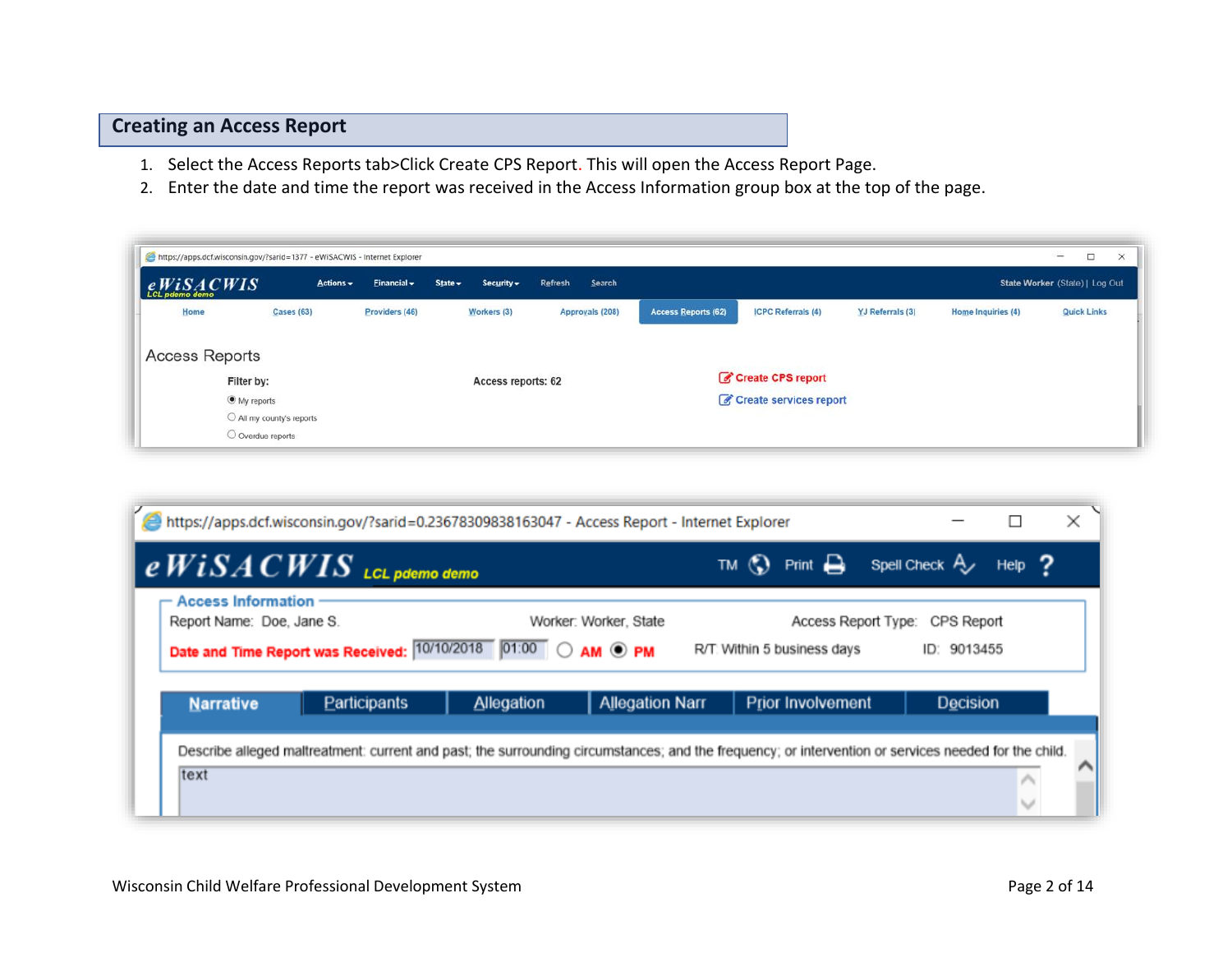## **Tips**

- $\triangleright$  Start by answering with a smile, convey warmth and security in your tone of voice.
- ➢ Count to 10 (silently) after asking a question. This gives the reporter time to think and respond.
- ➢ Soften your face and relax it so your voice has inflection and isn't tense or flat.
- ➢ Each interview must include responses to every item in the Access report. When a reporter does not know the answer, simply write "information unknown to the caller" to clarify the question was asked but did not know the information.

| <b>Starting the Conversation</b> |                                                                                                                          |
|----------------------------------|--------------------------------------------------------------------------------------------------------------------------|
|                                  | "Hello! You have reached ________ Child Protective Services. Do you have a concern about a child or children?            |
| Here is one way to start         |                                                                                                                          |
| the call:                        |                                                                                                                          |
|                                  | Ok, you've reached the right place. To ensure your concern is heard, I will ask you a series of questions that will help |
|                                  | us make a sound decision about what to do next.                                                                          |
|                                  |                                                                                                                          |
|                                  | The interview typically takes 20 minutes from start to finish. Will that work with your schedule?"                       |
|                                  |                                                                                                                          |
|                                  | When reporters do not have the time it will take, prioritize and ask about red flags for danger. Let the reporter know   |
|                                  | you will prioritize the questions and ask the most important ones right away (Maltreatment, Injury/Condition, and        |
|                                  | Child Functioning sections of the report).                                                                               |
|                                  |                                                                                                                          |
| <b>Addressing the Reporter's</b> | "It's common for people to experience a wide range of emotions during the interview. When someone is concerned           |
| <b>Emotional Need</b>            | about a child's safety it is typical to feel disappointed, frustrated, and relieved. Sometimes people feel all three at  |
|                                  | once. It's also common for people to tell me they feel guilty for calling or guilty for not calling sooner. All these    |
|                                  | feelings are ok.                                                                                                         |
|                                  |                                                                                                                          |
|                                  | During the interview, please feel free to tell me what you need. For example, I've been asked to slow down, restate      |
|                                  | a question, or explain the reason for my question. Please don't hesitate to let me know what I can do. It's my job to    |
|                                  |                                                                                                                          |
|                                  | support the most productive use of our time."                                                                            |
| <b>Engaging with the</b>         | "I want to provide some general information about CPS before we get started. Next, I'll share what to expect during      |
| Reporter                         | and after our interview.                                                                                                 |
|                                  |                                                                                                                          |
|                                  | First, Child Protective Services (CPS) is a specialized field of the Child Welfare System. My job today is to gather     |
|                                  | enough information to identify if a child may be unsafe, abused or neglected, or be at risk of abuse or neglect.         |
|                                  |                                                                                                                          |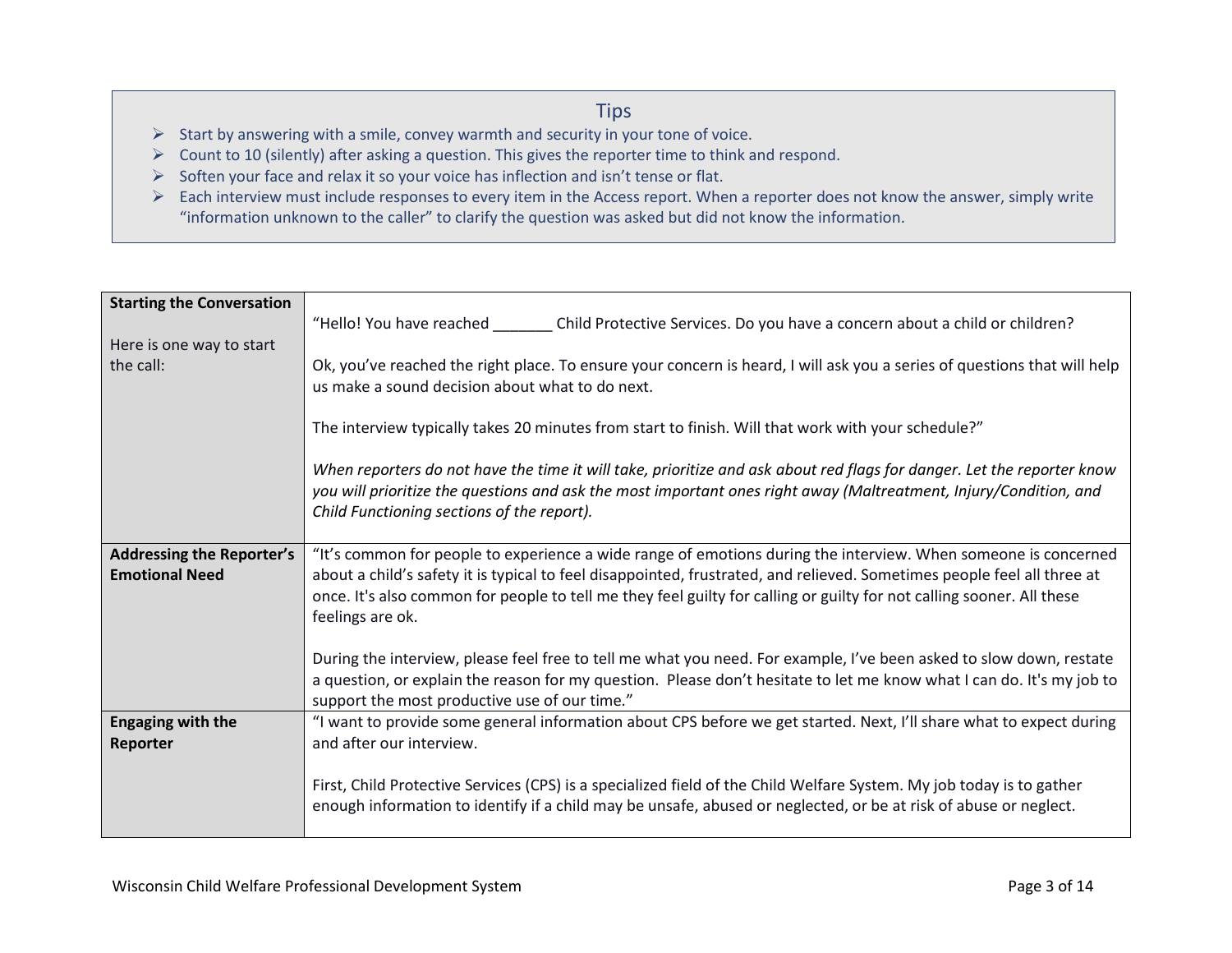|                             | Once I gather the information, I'll advance it to a CPS supervisor. The supervisor reviews the information and makes<br>the decision about what to do next. For that reason, I will not be able to provide you with a decision at the end of<br>the interview.<br>Now, I have some questions to ask you that will help us better understand your concerns and what is going on with<br>the family. I may need to stop you or ask for clarification on my end. If I do that, I intend to ensure I have complete<br>information for our decision, not to interrupt you!" |                                                                                                                                 |  |
|-----------------------------|------------------------------------------------------------------------------------------------------------------------------------------------------------------------------------------------------------------------------------------------------------------------------------------------------------------------------------------------------------------------------------------------------------------------------------------------------------------------------------------------------------------------------------------------------------------------|---------------------------------------------------------------------------------------------------------------------------------|--|
|                             |                                                                                                                                                                                                                                                                                                                                                                                                                                                                                                                                                                        | <b>Narrative Tab</b>                                                                                                            |  |
| <b>Date and Time</b>        |                                                                                                                                                                                                                                                                                                                                                                                                                                                                                                                                                                        | It is vital that you note the date and time you are taking the report as this sets the timeframes for CPS response.             |  |
| <b>Alleged Maltreatment</b> | In this section you will describe current                                                                                                                                                                                                                                                                                                                                                                                                                                                                                                                              | Immediate:                                                                                                                      |  |
|                             | and past maltreatment, the                                                                                                                                                                                                                                                                                                                                                                                                                                                                                                                                             | "What do you have concerns about?"                                                                                              |  |
|                             | surrounding circumstances, and the<br>services needed.                                                                                                                                                                                                                                                                                                                                                                                                                                                                                                                 | "What have you observed (or heard) about the alleged                                                                            |  |
|                             |                                                                                                                                                                                                                                                                                                                                                                                                                                                                                                                                                                        | maltreatment?" "Can you describe, in detail, the maltreatment                                                                   |  |
|                             | If the child is currently in out-of-home                                                                                                                                                                                                                                                                                                                                                                                                                                                                                                                               | (severe, multiple injuries, unexplained injuries, child                                                                         |  |
|                             | care, please note this.                                                                                                                                                                                                                                                                                                                                                                                                                                                                                                                                                | unsupervised)?"                                                                                                                 |  |
|                             |                                                                                                                                                                                                                                                                                                                                                                                                                                                                                                                                                                        | "Are there multiple alleged victims in the home?"                                                                               |  |
|                             | Gather as much information as you                                                                                                                                                                                                                                                                                                                                                                                                                                                                                                                                      | "Where did the alleged maltreatment occur?"                                                                                     |  |
|                             | can.                                                                                                                                                                                                                                                                                                                                                                                                                                                                                                                                                                   | Dirty house reports are common but often hard to document. Ask                                                                  |  |
|                             |                                                                                                                                                                                                                                                                                                                                                                                                                                                                                                                                                                        | the reporter when they saw the home last, what did they see,                                                                    |  |
|                             | Make sure you ask clarifying questions                                                                                                                                                                                                                                                                                                                                                                                                                                                                                                                                 | smell, feel.                                                                                                                    |  |
|                             | when the caller makes vague                                                                                                                                                                                                                                                                                                                                                                                                                                                                                                                                            | If the report is about physical discipline, ask: "Under what                                                                    |  |
|                             | comments; ask the reporter exactly                                                                                                                                                                                                                                                                                                                                                                                                                                                                                                                                     | circumstances is this kind of discipline used?" "Does the                                                                       |  |
|                             | what those statements mean.                                                                                                                                                                                                                                                                                                                                                                                                                                                                                                                                            | parent/caregiver use an object?" "Where on the body did they hit                                                                |  |
|                             |                                                                                                                                                                                                                                                                                                                                                                                                                                                                                                                                                                        | the child?" "Do they use this kind of discipline with all the children                                                          |  |
|                             |                                                                                                                                                                                                                                                                                                                                                                                                                                                                                                                                                                        | in the home or only a couple of them?"                                                                                          |  |
|                             |                                                                                                                                                                                                                                                                                                                                                                                                                                                                                                                                                                        | Concerns about drug or alcohol use: "What substance is the adult                                                                |  |
|                             |                                                                                                                                                                                                                                                                                                                                                                                                                                                                                                                                                                        | using?" "How often are they using?" "Do they use at home or                                                                     |  |
|                             |                                                                                                                                                                                                                                                                                                                                                                                                                                                                                                                                                                        | somewhere else?" "Where are the children when they are using?"                                                                  |  |
|                             |                                                                                                                                                                                                                                                                                                                                                                                                                                                                                                                                                                        | "Do you know how the parent behaves when they are under the                                                                     |  |
|                             |                                                                                                                                                                                                                                                                                                                                                                                                                                                                                                                                                                        | influence?" "When the parent is using is there another adult who<br>can shield the child from the effects of the parent's use?" |  |
|                             |                                                                                                                                                                                                                                                                                                                                                                                                                                                                                                                                                                        |                                                                                                                                 |  |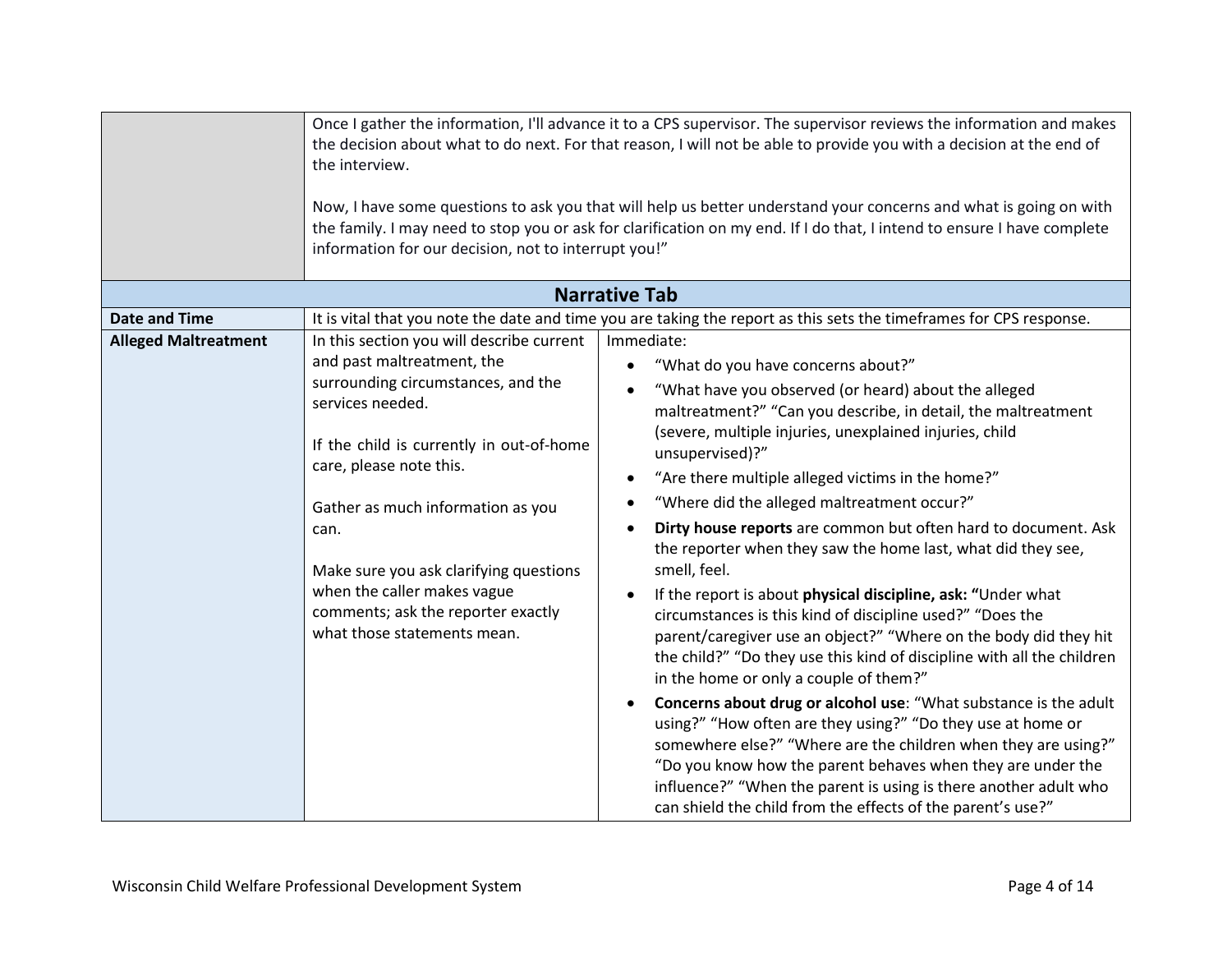|                                            |                                                                                                                                                                                                                                                                                               | Surrounding circumstances<br>"What, in your view, are the worst aspects of the behavior you are<br>describing?"<br>"What do you think is the cause of the problem?"<br>"Does another parent/caregiver in the home know about the<br>maltreatment? How have they responded?"<br>Intervention or services needed                                                                                                                                     |
|--------------------------------------------|-----------------------------------------------------------------------------------------------------------------------------------------------------------------------------------------------------------------------------------------------------------------------------------------------|----------------------------------------------------------------------------------------------------------------------------------------------------------------------------------------------------------------------------------------------------------------------------------------------------------------------------------------------------------------------------------------------------------------------------------------------------|
|                                            |                                                                                                                                                                                                                                                                                               | "I hear you saying that things are not right with this family. What<br>would have to happen for you to know that the problems had<br>been resolved and you no longer had to worry?"<br>"You probably thought long and hard before calling us. In your<br>opinion, what would it take to make a difference for these<br>children?"                                                                                                                  |
| Child's injury or condition                | Get details about injuries or condition<br>that may be present.                                                                                                                                                                                                                               | "Can you describe the injury in detail including size, location,<br>$\bullet$<br>color?" "Is it a bruise, laceration, scrape, cut, burn?"<br>"Has the child received medical treatment?" "Do they need<br>medical attention?"                                                                                                                                                                                                                      |
| <b>Child's location and</b><br>functioning | Child functioning should include the<br>child's day to day life at school, home<br>or with family and friends. Make sure<br>that you are gathering information<br>about every child in the home<br>regardless of if they are an identified<br>victim or if they are related to the<br>family. | "Where does the child attend school/daycare?" "Do you know<br>$\bullet$<br>what days/times they are there?"<br>"Is the child at grade level?"<br>$\bullet$<br>"Do any of the children have special needs or disabilities?" "If yes,<br>can you describe them?" "How do their needs affect their<br>functioning?"<br>"Do they have friends?"<br>"What concerns do you have about their development?"<br>"What are the visitation schedule details?" |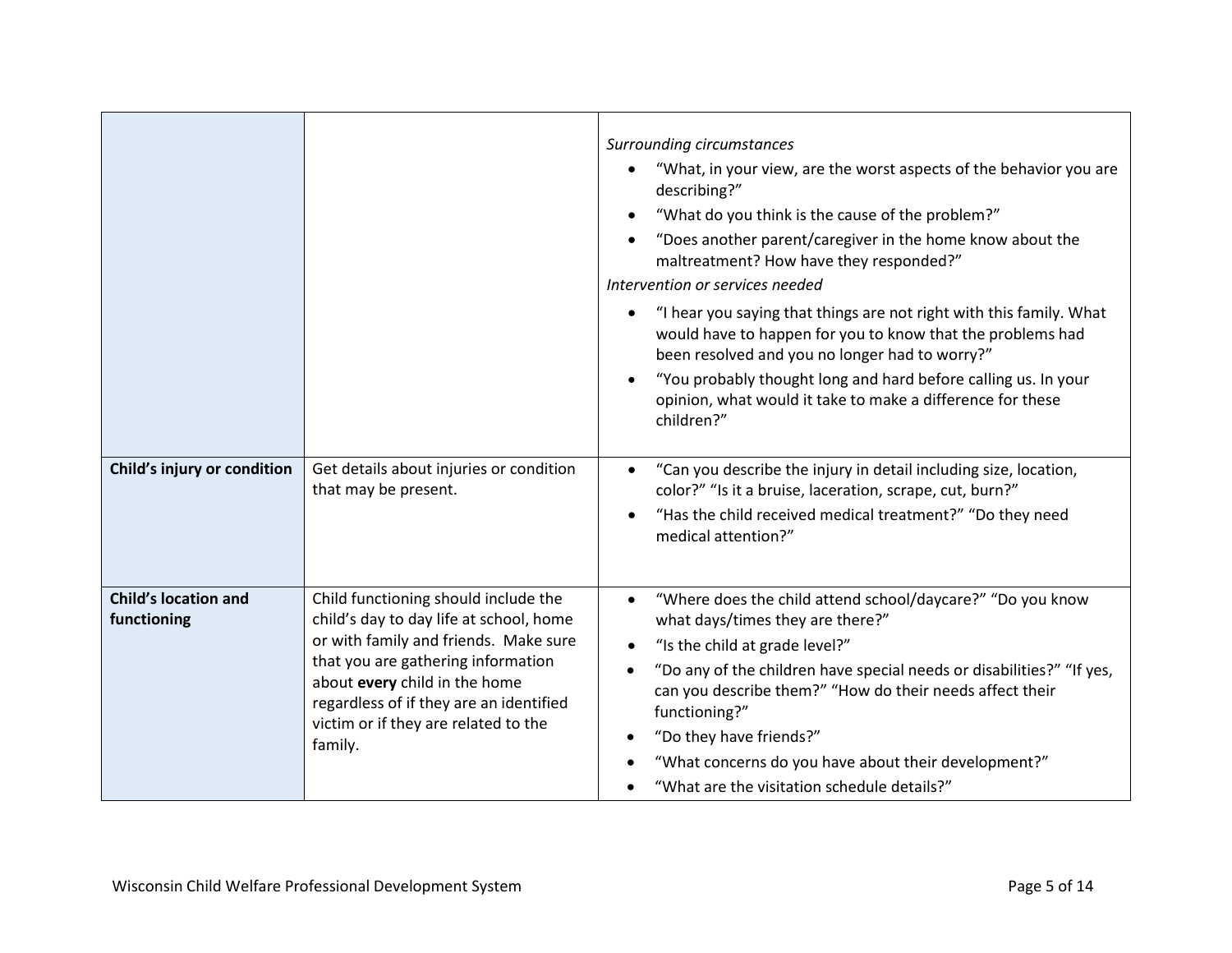|                                                                                                                                 |                                                                                                                                                                                                                                                                                                               | "You said that the child always seems 'miserable' and 'withdrawn'.<br>$\bullet$<br>Are there any times when you have seen them come out of her<br>shell?" "What are they like then?"<br>"If this problem is solved, what difference will it make for the<br>$\bullet$<br>child(ren)? How will their lives be different?"<br>"What do the children say they want to be different?" "Or if they<br>$\bullet$<br>haven't said, what would they say if you asked them?"<br>If parents are in separate household get details about visitation<br>$\bullet$<br>schedule and when the child(ren) will see the other parent next. |
|---------------------------------------------------------------------------------------------------------------------------------|---------------------------------------------------------------------------------------------------------------------------------------------------------------------------------------------------------------------------------------------------------------------------------------------------------------|---------------------------------------------------------------------------------------------------------------------------------------------------------------------------------------------------------------------------------------------------------------------------------------------------------------------------------------------------------------------------------------------------------------------------------------------------------------------------------------------------------------------------------------------------------------------------------------------------------------------------|
| <b>Present Danger</b>                                                                                                           | Leave this field at Default (no).<br>Follow agency direction as to how to<br>proceed if you believe there is danger.                                                                                                                                                                                          | Present Danger indicates something is happening or not happening that<br>will cause severe harm to the child. Notify someone right away if you<br>think there is present danger. The CPS Professional will make the<br>decision.<br>Use the Red Flags for Danger Job Aid to identify reports you should take<br>directly to the CPS professional.                                                                                                                                                                                                                                                                         |
| <b>Records Checks</b><br>Note:<br>You must gather<br>information on everyone                                                    | CPS History: In eWiSACWIS go to the<br>"Prior Involvement" Tab<br>Check the CPS history for information<br>about family and alleged maltreater.                                                                                                                                                               | This is found on the Prior Involvement Tab. See below.                                                                                                                                                                                                                                                                                                                                                                                                                                                                                                                                                                    |
| in the home who is 17<br>years of age or older. If<br>no relevant information<br>found, document that<br>checks were completed. | <b>Consolidated Court Automated</b><br>Program (CCAP) Search<br>This is a criminal record search. Go to<br>www.wicourts.gov ; click on "I agree".<br>Type in the last name and first name of<br>each household member over 17 years<br>of age to complete search. If someone<br>has a common name, be sure to | Note felonies and misdemeanors and/or felony charges of any kind and<br>note any details found.                                                                                                                                                                                                                                                                                                                                                                                                                                                                                                                           |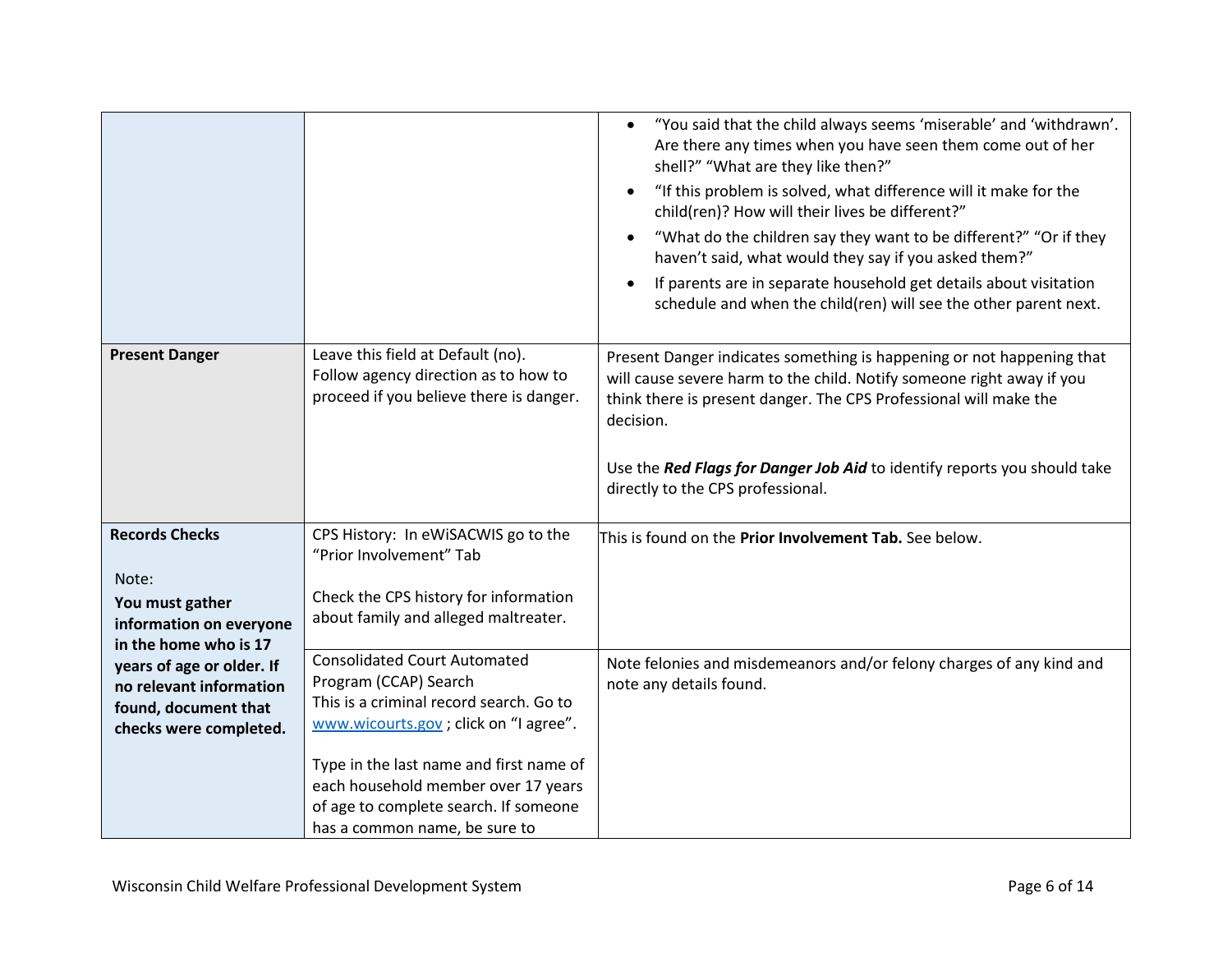|                                                                                                      | crosscheck spellings and birth dates.                                                                                                                                                          |                                                                                                                                                                                                                                                                                                                                                                                                                                                                                                                                                                                                                                                                 |
|------------------------------------------------------------------------------------------------------|------------------------------------------------------------------------------------------------------------------------------------------------------------------------------------------------|-----------------------------------------------------------------------------------------------------------------------------------------------------------------------------------------------------------------------------------------------------------------------------------------------------------------------------------------------------------------------------------------------------------------------------------------------------------------------------------------------------------------------------------------------------------------------------------------------------------------------------------------------------------------|
|                                                                                                      | Sex Offender Registry - Reverse<br><b>Address Check</b><br>Go to<br>www.offender.doc.state.wi.us/public;<br>Click on "I agree".<br>Complete a Name Search.<br>Complete a Geographical Search.  | Note anyone who is found and what their charges were.                                                                                                                                                                                                                                                                                                                                                                                                                                                                                                                                                                                                           |
| <b>Access to the Child</b><br><b>Note: This refers</b><br>specifically to the alleged<br>maltreater. | Be sure to ask specifically when the<br>alleged maltreater will have access to<br>the child whether it is ongoing because<br>they reside together other will be<br>contact in the coming days. | Include the alleged maltreater's access over the next five business<br>$\bullet$<br>days.<br>"Do they live with the family?"<br>$\bullet$<br>"Do they provide direct care to the child?"<br>$\bullet$<br>"Are there Family Court custody arrangements?" "Do you know<br>$\bullet$<br>what they are?"                                                                                                                                                                                                                                                                                                                                                            |
| <b>Changes in Circumstances</b>                                                                      | These are changes that may make it<br>difficult for the CPS workers to see the<br>family.                                                                                                      | May include worker safety concerns<br>$\bullet$<br>Information that family is homeless or transient or has plans to<br>$\bullet$<br>move.                                                                                                                                                                                                                                                                                                                                                                                                                                                                                                                       |
| <b>Domestic Violence</b>                                                                             | Include current and past domestic<br>violence                                                                                                                                                  | "Do you know if anyone else in the home besides the child has<br>$\bullet$<br>been hurt or assaulted?" "If yes, who?"<br>"Have the police ever been called to the house to stop fighting<br>$\bullet$<br>among the family members?" "If yes, tell me about that."<br>"Have the children said that one of their caregivers is a victim of<br>$\bullet$<br>violence or is acting violently in the home?"<br>"Do family members appear to be afraid of or intimidated by the<br>$\bullet$<br>alleged maltreater?"<br>"Have you witnessed an argument and sensed that it was<br>escalating?"<br>If the answers to the above four questions indicate the presence of |
|                                                                                                      |                                                                                                                                                                                                | domestic violence in the home, or if it appears that a family member is                                                                                                                                                                                                                                                                                                                                                                                                                                                                                                                                                                                         |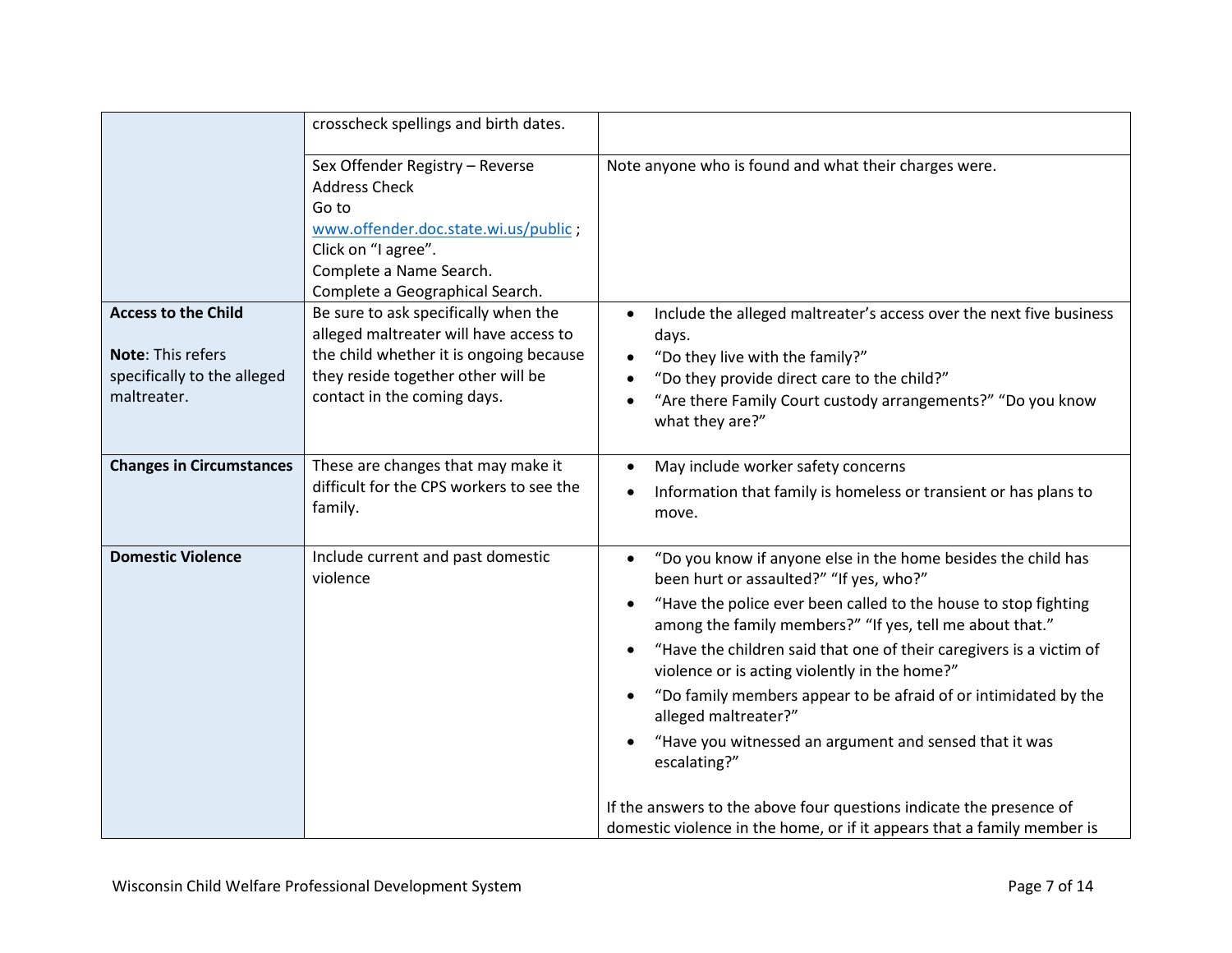|                        |                                   | violent, aggressive, or controlling, these additional questions can assist<br>with assessing the risk of danger to family members.                                                                                                                  |
|------------------------|-----------------------------------|-----------------------------------------------------------------------------------------------------------------------------------------------------------------------------------------------------------------------------------------------------|
|                        |                                   | "Has the violence changed or increased over time?" "How often<br>does it happen?"                                                                                                                                                                   |
|                        |                                   | "Has anyone made threats to hurt or kill him/herself, another<br>family member or pets?"                                                                                                                                                            |
|                        |                                   | "Do you know if there any weapons in the home?" "If yes, what<br>kinds?" "Who had access?"                                                                                                                                                          |
|                        |                                   | "Has the violent parent or caregiver threatened to run off with the<br>child(ren) or threatened to take full custody of the child(ren)?"                                                                                                            |
|                        |                                   | "Are you aware of circumstances in which the parent/caregiver has<br>$\bullet$<br>been criticized or threatened for seeking help or community<br>resources, such as medical, mental health, parenting assistance,<br>childcare, legal action etc.?" |
|                        |                                   | "Has a family member stalked another family member?" "Has<br>anyone ever taken a family member hostage?"                                                                                                                                            |
| <b>Family Response</b> | This is another space to note any | <b>Family Response to Intervention:</b>                                                                                                                                                                                                             |
|                        | worker safety concerns.           | "Is the family aware the report is being made?"<br>٠                                                                                                                                                                                                |
|                        |                                   | "How might the family respond to a CPS professional?"                                                                                                                                                                                               |
|                        |                                   | "Do you have concerns for the CPS professional's safety?"                                                                                                                                                                                           |
|                        |                                   | "Is there another agency or resource that would do a better job<br>than us?" "Or that the family would receive better?"                                                                                                                             |
|                        |                                   | "If no, do you know of another agency or resources that CPS can<br>partner with to help this family?"                                                                                                                                               |
|                        |                                   | <b>Parental Protective Capacities:</b>                                                                                                                                                                                                              |
|                        |                                   | "You mentioned that it is not always like this. Can you tell me what<br>$\bullet$<br>is happening when the situation is OK?" "What is different about<br>those times?"                                                                              |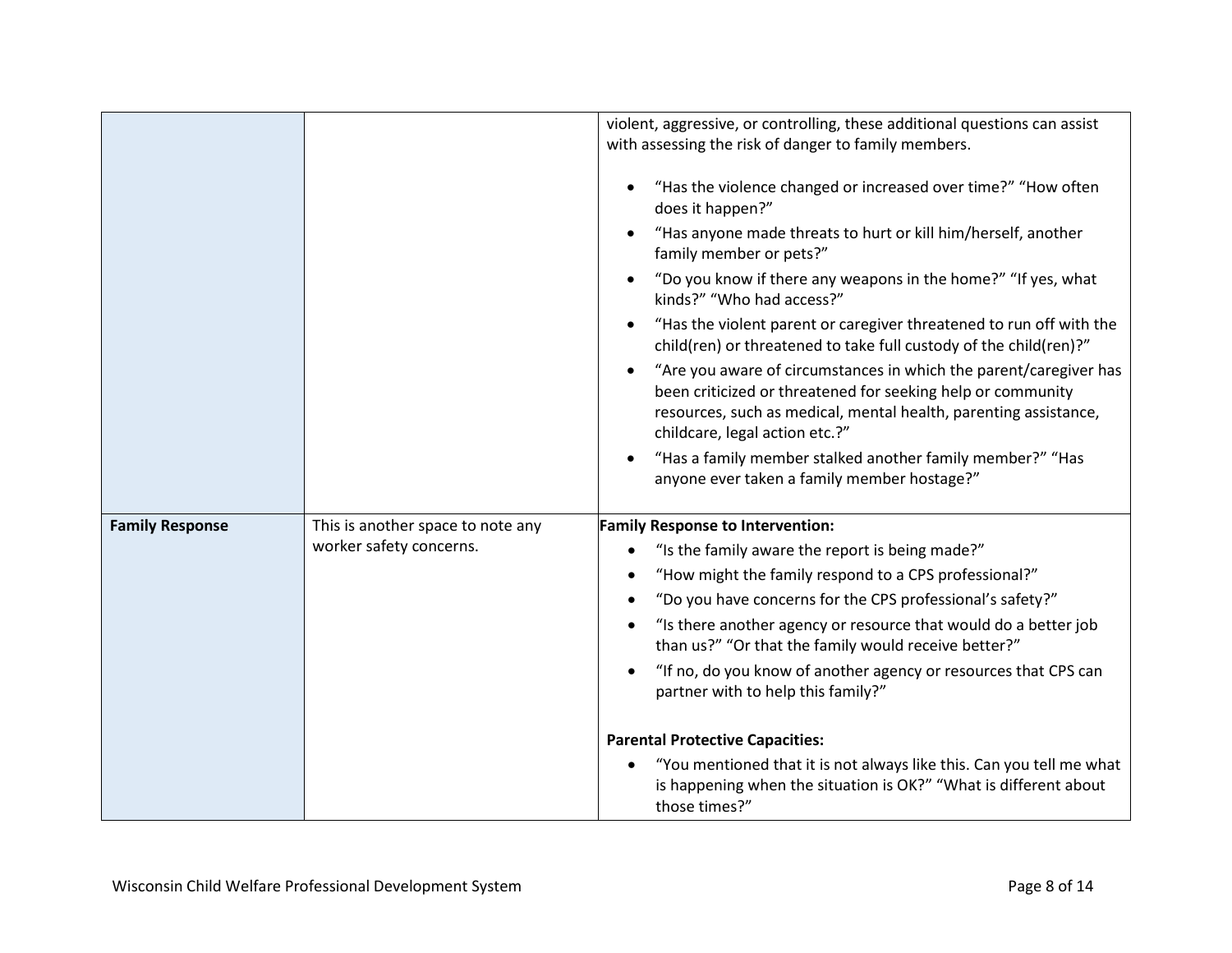|                                  |                                         | Cognitive- what the parent thinks<br>"Are the parents concerned about this problem?" "How do you<br>know they are concerned?" "What have they already done to try<br>and resolve it?" "What do you think they will try next?"                                                                                               |
|----------------------------------|-----------------------------------------|-----------------------------------------------------------------------------------------------------------------------------------------------------------------------------------------------------------------------------------------------------------------------------------------------------------------------------|
|                                  |                                         | Behavioral- what the parent does                                                                                                                                                                                                                                                                                            |
|                                  |                                         | "It sounds like this has happened before. What have you seen the<br>family do to sort this out in the past?"                                                                                                                                                                                                                |
|                                  |                                         | "What have you seen this Mom/Dad do that let you know they are<br>protective of their child(ren) and can keep them safe?"                                                                                                                                                                                                   |
|                                  |                                         | "Are there times when they call on other people to help solve<br>problems?" "When do they do that?" "Who do they call on most<br>often?"                                                                                                                                                                                    |
|                                  |                                         | Emotional- what the parent feels                                                                                                                                                                                                                                                                                            |
|                                  |                                         | "Are there times when the parent/caregiver is attentive and<br>nurturing rather than what you're concerned about?" "Tell me<br>more about those times." "What have you seen the parent or child<br>do instead?" "What do you think contributed to the<br>parent's/caregiver's ability to be protective during those times?" |
| <b>Reporter's Motivation for</b> | Document the reporter's motivation      | "What prompted you to call today?"                                                                                                                                                                                                                                                                                          |
| calling at this time.            | and source of information, if possible. | "How do you know the information?"                                                                                                                                                                                                                                                                                          |
|                                  |                                         | "How is this behavior or pattern a problem for you?"                                                                                                                                                                                                                                                                        |
|                                  |                                         | "Does the family see you as someone who would have their best<br>interest in mind?"                                                                                                                                                                                                                                         |
|                                  |                                         | "Have you done anything (other than notifying us) to address the<br>problem?"                                                                                                                                                                                                                                               |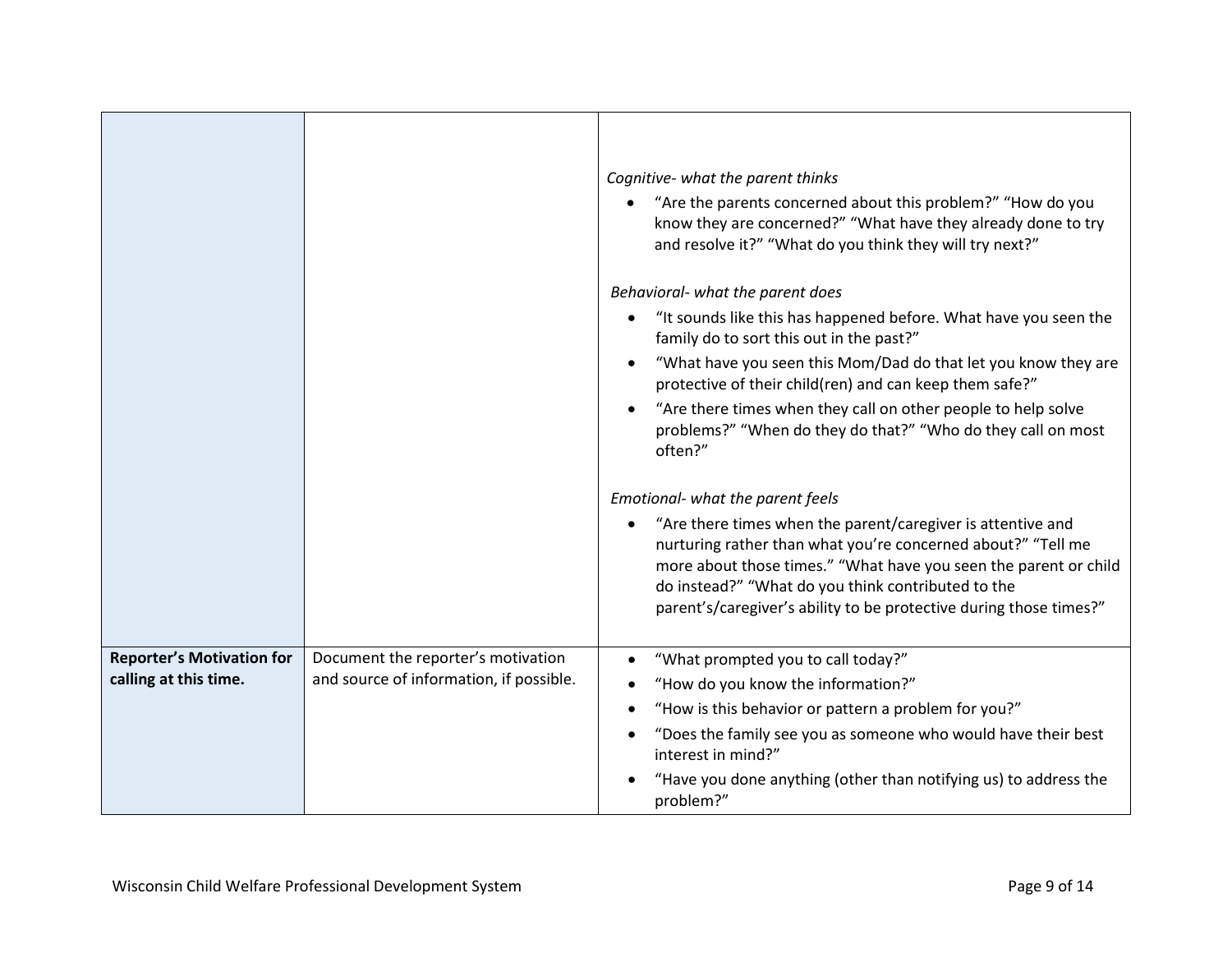| <b>Other People</b><br><b>American Indian Heritage</b> | If this report is advanced for further<br>assessment, the next CPS professional<br>completes an assessment to determine<br>if the child is unsafe. For that reason,<br>we ask the reporter about other<br>peoples who might have information<br>on the family.<br>Document the names and contact<br>information of other people who may<br>have information regarding the child or<br>family.<br>It is required to ask if the child(ren)<br>have any known American Indian<br>heritage.<br>An eWiSACWIS record check for child's<br>American Indian heritage and tribe can<br>be done. | "This situation sounds serious. What do you think should happen?"<br>$\bullet$<br>"How would that solve this problem?"<br>"What difference will it make for you if the problem is resolved?"<br>٠<br>"Are there other people who may have information that is helpful?"<br>$\bullet$<br>"Do you have their contact information?"<br>"I'm curious who else might have more information about this<br>$\bullet$<br>family?"<br>"Which other adults in this child(ren)'s life shares your concerns?"<br>"Would other people who know the family agree with your<br>perspective?"<br>"Who knows the family better than you do?"<br>"Do you have reason to believe the child or family has American<br>$\bullet$<br>Indian ancestry, or is enrolled with the tribe?"<br>"If yes, which tribes and where?"<br>$\bullet$<br>If reporter has no information note, "Reporter was asked and<br>indicated they did not know."<br>Note: Tribes must be notified within 24 hours of receiving information,<br>regardless of screening decision. When Menominee tribe is identified |
|--------------------------------------------------------|----------------------------------------------------------------------------------------------------------------------------------------------------------------------------------------------------------------------------------------------------------------------------------------------------------------------------------------------------------------------------------------------------------------------------------------------------------------------------------------------------------------------------------------------------------------------------------------|-----------------------------------------------------------------------------------------------------------------------------------------------------------------------------------------------------------------------------------------------------------------------------------------------------------------------------------------------------------------------------------------------------------------------------------------------------------------------------------------------------------------------------------------------------------------------------------------------------------------------------------------------------------------------------------------------------------------------------------------------------------------------------------------------------------------------------------------------------------------------------------------------------------------------------------------------------------------------------------------------------------------------------------------------------------------------|
|                                                        |                                                                                                                                                                                                                                                                                                                                                                                                                                                                                                                                                                                        | they must be sent the CPS report.                                                                                                                                                                                                                                                                                                                                                                                                                                                                                                                                                                                                                                                                                                                                                                                                                                                                                                                                                                                                                                     |
| Directions to the house                                | If known, directions to the house.                                                                                                                                                                                                                                                                                                                                                                                                                                                                                                                                                     | "Where does the child live?"<br>$\bullet$                                                                                                                                                                                                                                                                                                                                                                                                                                                                                                                                                                                                                                                                                                                                                                                                                                                                                                                                                                                                                             |
|                                                        |                                                                                                                                                                                                                                                                                                                                                                                                                                                                                                                                                                                        | <b>Participant Tab</b>                                                                                                                                                                                                                                                                                                                                                                                                                                                                                                                                                                                                                                                                                                                                                                                                                                                                                                                                                                                                                                                |
| <b>Household Members</b>                               | Enter the full name, age, birth date,<br>gender, race and ethnicity and                                                                                                                                                                                                                                                                                                                                                                                                                                                                                                                | "Are there any family or friends who temporarily call this residence<br>$\bullet$<br>home?"                                                                                                                                                                                                                                                                                                                                                                                                                                                                                                                                                                                                                                                                                                                                                                                                                                                                                                                                                                           |
| <b>Access Participants</b>                             | relationship and role in the household.<br>You must identify an Alleged Victim,<br>Report Name and Reporter.                                                                                                                                                                                                                                                                                                                                                                                                                                                                           | "Does anyone stay occasionally?"<br>$\bullet$<br>"Are there any other children who are in the home even if it is not<br>every day (shared custody)?"                                                                                                                                                                                                                                                                                                                                                                                                                                                                                                                                                                                                                                                                                                                                                                                                                                                                                                                  |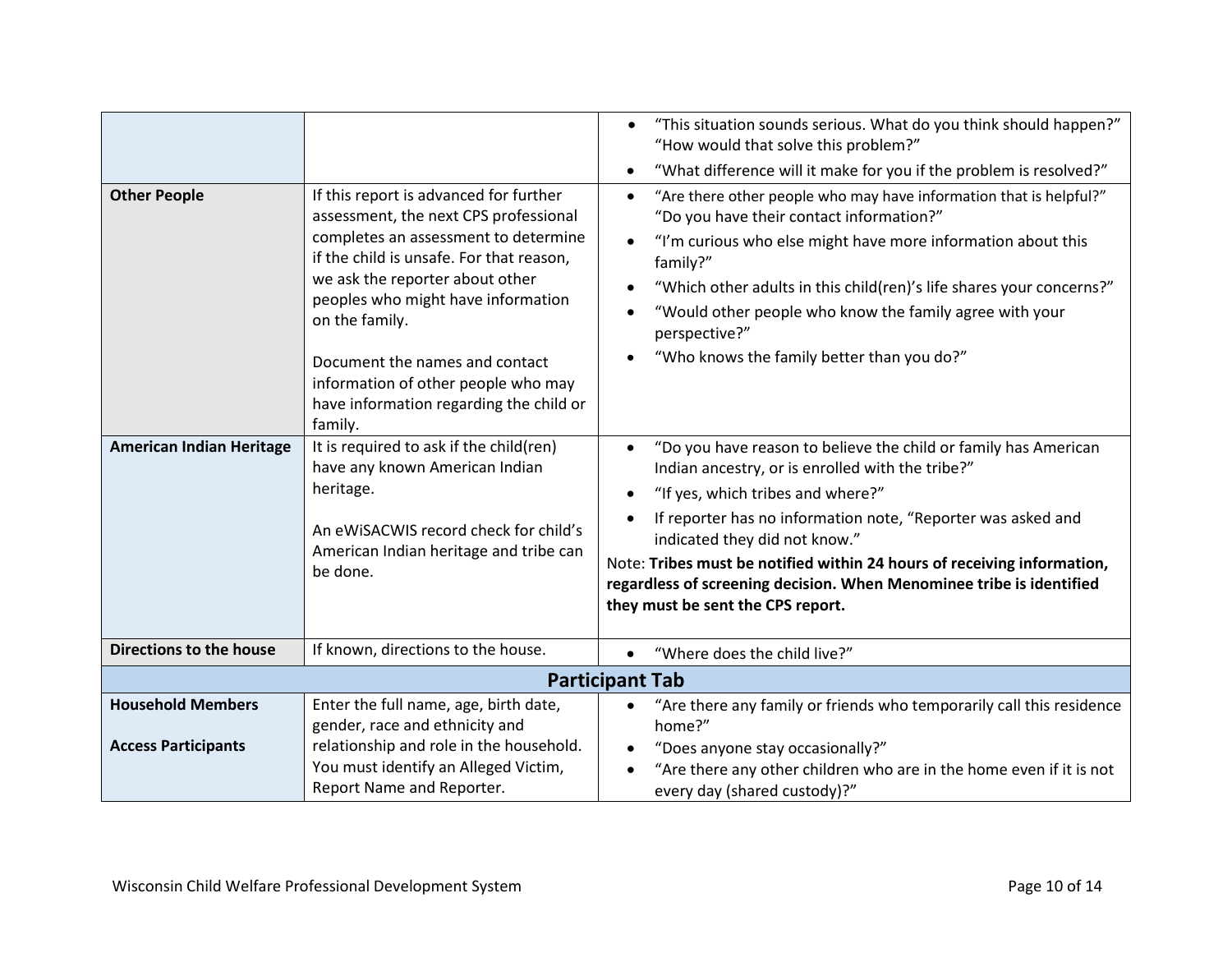| Click the Add/Edit button<br>to search the participants<br>in the CPS Report.                                                                                  | For the person making the report, do<br>not select additional roles beyond<br>"Reporter" unless that person is a<br>member of the household.<br>Check for accurate spellings, ages,<br>addresses, and phone numbers.<br>Be certain to note how each person is<br>either related or knows one another.<br>It is vital to get the family's address<br>and phone number. | "Do any of the children in the household have a parent who lives<br>$\bullet$<br>at a different address?"                                                                                                                                                                                                                                                     |
|----------------------------------------------------------------------------------------------------------------------------------------------------------------|-----------------------------------------------------------------------------------------------------------------------------------------------------------------------------------------------------------------------------------------------------------------------------------------------------------------------------------------------------------------------|---------------------------------------------------------------------------------------------------------------------------------------------------------------------------------------------------------------------------------------------------------------------------------------------------------------------------------------------------------------|
| <b>Reporter Information</b>                                                                                                                                    | While reporters are kept confidential,<br>their contact information is important.<br>If a reporter wants to remain<br>anonymous, it is fine.                                                                                                                                                                                                                          | "Could I please have your contact information? We keep your name<br>confidential. Sometimes there are additional questions and someone at<br>the agency may contact you."                                                                                                                                                                                     |
|                                                                                                                                                                |                                                                                                                                                                                                                                                                                                                                                                       | Allegation Tab: On the Allegation page, select an Alleged Victim from the drop-down.                                                                                                                                                                                                                                                                          |
| <b>Alleged Victim</b>                                                                                                                                          | Gather who the alleged victim is and<br>how the alleged maltreater is related to<br>them.                                                                                                                                                                                                                                                                             | You will need to categorize the alleged maltreatment as Neglect, Physical<br>Abuse, Sexual Abuse or Emotional Abuse.                                                                                                                                                                                                                                          |
| <b>Allegation Detail</b>                                                                                                                                       | Record where and when the incident<br>occurred. Enter the date or<br>approximate date of the alleged<br>maltreatment.                                                                                                                                                                                                                                                 | If the allegations are regarding a child who is already in out-of-home care,<br>please note that.                                                                                                                                                                                                                                                             |
| <b>Allegation Narration</b>                                                                                                                                    |                                                                                                                                                                                                                                                                                                                                                                       |                                                                                                                                                                                                                                                                                                                                                               |
| <b>Primary Allegation</b><br><b>Narrative</b><br>(parent, guardian, legal<br>custodian, sibling, foster<br>parent or anyone living in<br>the child's dwelling) | Concerns of maltreatment in the home<br>where the child resides is considered a<br>Primary case. If the child has more than<br>one residence (i.e. parents share<br>custody) the report should be written<br>on the home where the maltreatment<br>occurred. If the reporter does not know                                                                            | Gather as much information as you can regarding the alleged<br>$\bullet$<br>maltreatment.<br>Make sure you ask clarifying questions when the reporter makes<br>$\bullet$<br>"vague" comments. Ask the reporter exactly what they mean.<br>Find out the child's current location. Are they expected to be<br>somewhere other than home over the next few days? |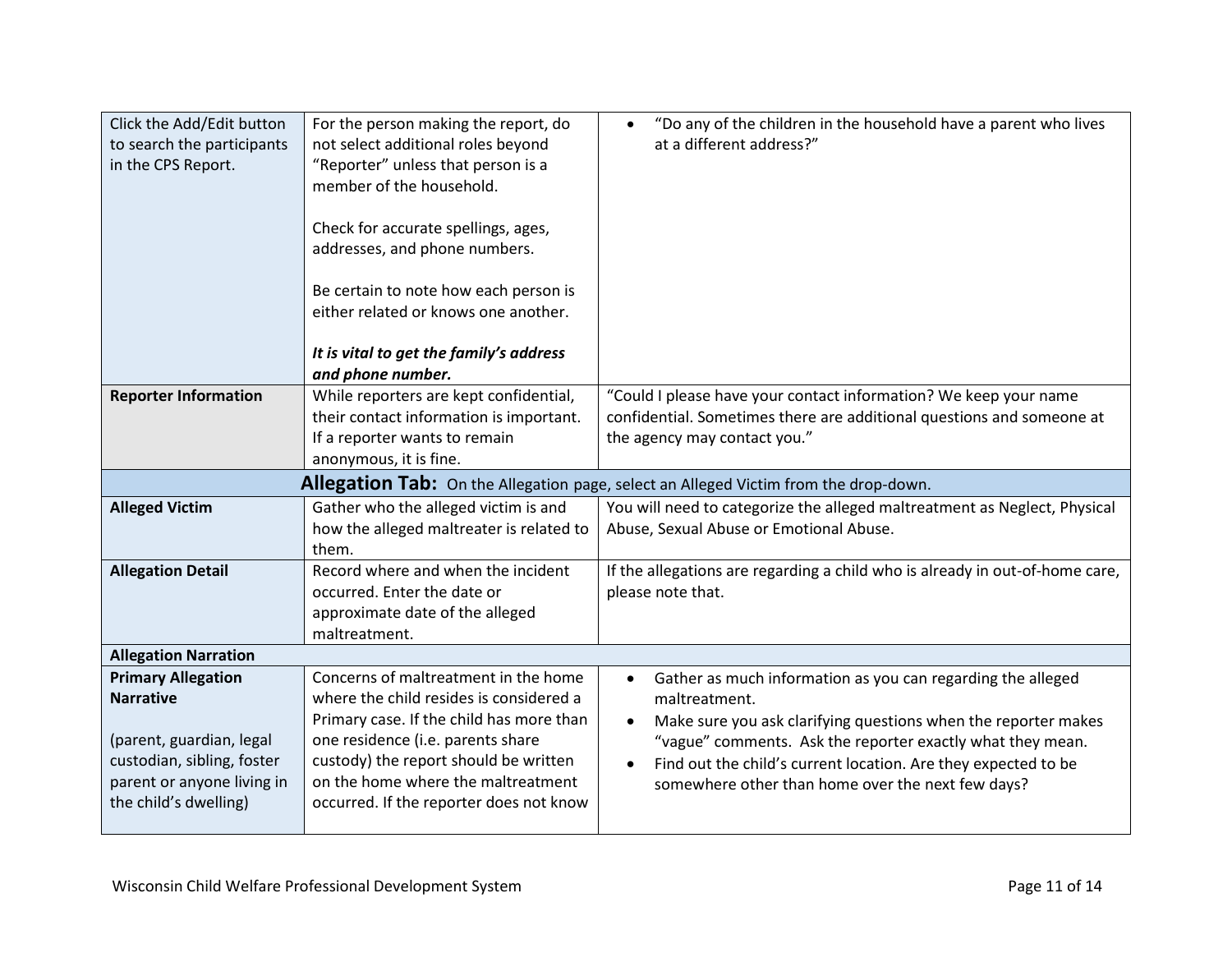|                           | who the alleged maltreater is the case<br>will always be a Primary Caregiver case.                                                                                                                                                                                                                                                      | Make sure you gather information about every child in the house<br>whether or not they were identified as a victim.                                                                                                                                                                                                                                                                                                                                                                                                                                                                                                                                                                                                                                                                                                                                                                                                                                                     |
|---------------------------|-----------------------------------------------------------------------------------------------------------------------------------------------------------------------------------------------------------------------------------------------------------------------------------------------------------------------------------------|-------------------------------------------------------------------------------------------------------------------------------------------------------------------------------------------------------------------------------------------------------------------------------------------------------------------------------------------------------------------------------------------------------------------------------------------------------------------------------------------------------------------------------------------------------------------------------------------------------------------------------------------------------------------------------------------------------------------------------------------------------------------------------------------------------------------------------------------------------------------------------------------------------------------------------------------------------------------------|
| <b>Parent or Adult</b>    | In the event that you are gathering<br>information about alleged<br>maltreatment in the family home you<br>will need to ask questions about the<br>adults in the home: do they work, what<br>is their schedule, how do they function<br>as an adult and parent; are there<br>known mental health disorders or<br>alcohol/drug concerns. | <b>Current location</b><br>"Where are the parents now?"<br>Functioning<br>"Will the parent/caregiver of this child agree with your assessment<br>$\bullet$<br>of the situation?"<br>"You described this Mom/Dad as 'angry' and 'abusive'. Are there<br>times you have seen them be playful, sweet or nurturing to their<br>children?" "What is different about them then?" "What type of<br>situations are they at their best?"<br>"What lets you know that Mom/Dad are doing their very best?"<br>Parenting practice/views of children<br>"If you were to imagine the parent giving advice to a new mother<br>$\bullet$<br>or father. What would they say is most important for a new parent<br>to know about parenting?"<br>"From your knowledge of the parent, how did they learn to<br>parent?"<br>"How would the parent describe their child to a new teacher?"<br>"What have you seen or heard that tells you about the parent's<br>relationship with the child?" |
| <b>Family Functioning</b> |                                                                                                                                                                                                                                                                                                                                         | <b>Family Strengths</b><br>"What do you see as positive about the relationship between<br>these parents and their children?"<br>"How does this family usually solve problems?" "What have you<br>seen them doing?" "What are they good at getting out of?"                                                                                                                                                                                                                                                                                                                                                                                                                                                                                                                                                                                                                                                                                                              |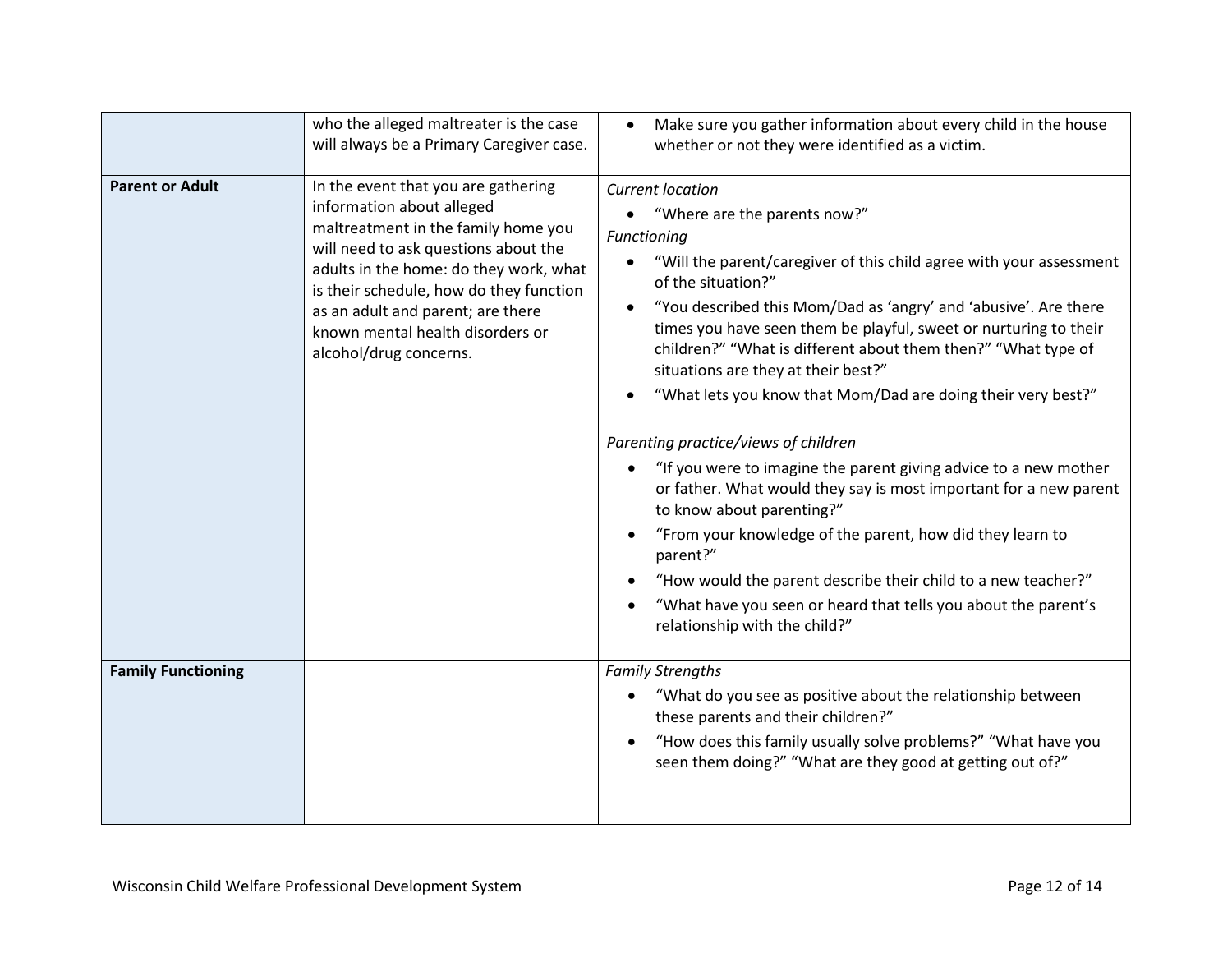|                                                        |                                                                                    | <b>Current Stressors</b><br>"What do you think this family needs to do to protect their                                                                                                                                                  |
|--------------------------------------------------------|------------------------------------------------------------------------------------|------------------------------------------------------------------------------------------------------------------------------------------------------------------------------------------------------------------------------------------|
|                                                        |                                                                                    | children?" "Are the parents capable of doing that?" "Do they have<br>the resources (financial, emotional support, etc.) to make a<br>change?"                                                                                            |
|                                                        |                                                                                    | "Are there aspects of your relationship with the family that, in<br>coordination with our involvement or other community services,<br>might help to influence them for the better?"                                                      |
|                                                        |                                                                                    | "What do you imagine we could do to improve this situation?"                                                                                                                                                                             |
| <b>Impending Danger</b><br><b>Threats</b>              | Leave this field at Default (no).                                                  | Note: As a designee you will not be asked to interview the reporter about<br>likely impending danger threats. However, if you receive information<br>during the interview about a potential red flag for danger then enter that<br>here. |
|                                                        |                                                                                    | Use the Red Flags for Danger Job Aid to identify reports you should take<br>directly to the CPS professional.                                                                                                                            |
| <b>Alleged maltreater</b>                              | Document the name of the alleged                                                   | "Who is the alleged maltreater?"<br>$\bullet$                                                                                                                                                                                            |
|                                                        | maltreater and the relationship to the<br>child. How they are related to the child | "Who is the alleged victim(s)?"<br>$\bullet$<br>"How is the alleged maltreater related to the child?"<br>$\bullet$                                                                                                                       |
|                                                        |                                                                                    | "When and where did the incident occur?"                                                                                                                                                                                                 |
|                                                        |                                                                                    | If the child is in out-of-home care, note that.<br>$\bullet$                                                                                                                                                                             |
| Secondary                                              | These are concerns about an adult in                                               | Check with the CPS professional to confirm case type.                                                                                                                                                                                    |
| (relatives not living in the<br>home, childcare staff, | the child's life who does not share the<br>same home.                              | "Are the parents aware of the alleged maltreater?"                                                                                                                                                                                       |
| youth justice center,                                  |                                                                                    | "Did they parents contributed to the alleged maltreatment in any                                                                                                                                                                         |
| residential facility staff,                            | You will have to note in the report the                                            | way?"                                                                                                                                                                                                                                    |
| teachers)                                              | answers to the questions regarding the<br>parents.                                 | "How they have responded if they are aware?"                                                                                                                                                                                             |
| <b>Non-Caregiver</b>                                   | This alleged maltreater has not                                                    | "Are the parents aware of the alleged maltreater?"<br>$\bullet$                                                                                                                                                                          |
| (family friend; stranger;<br>neighbor; peer)           | supervised the child or exercised                                                  | "Did the parents contribute to the alleged maltreatment in any<br>way?"                                                                                                                                                                  |